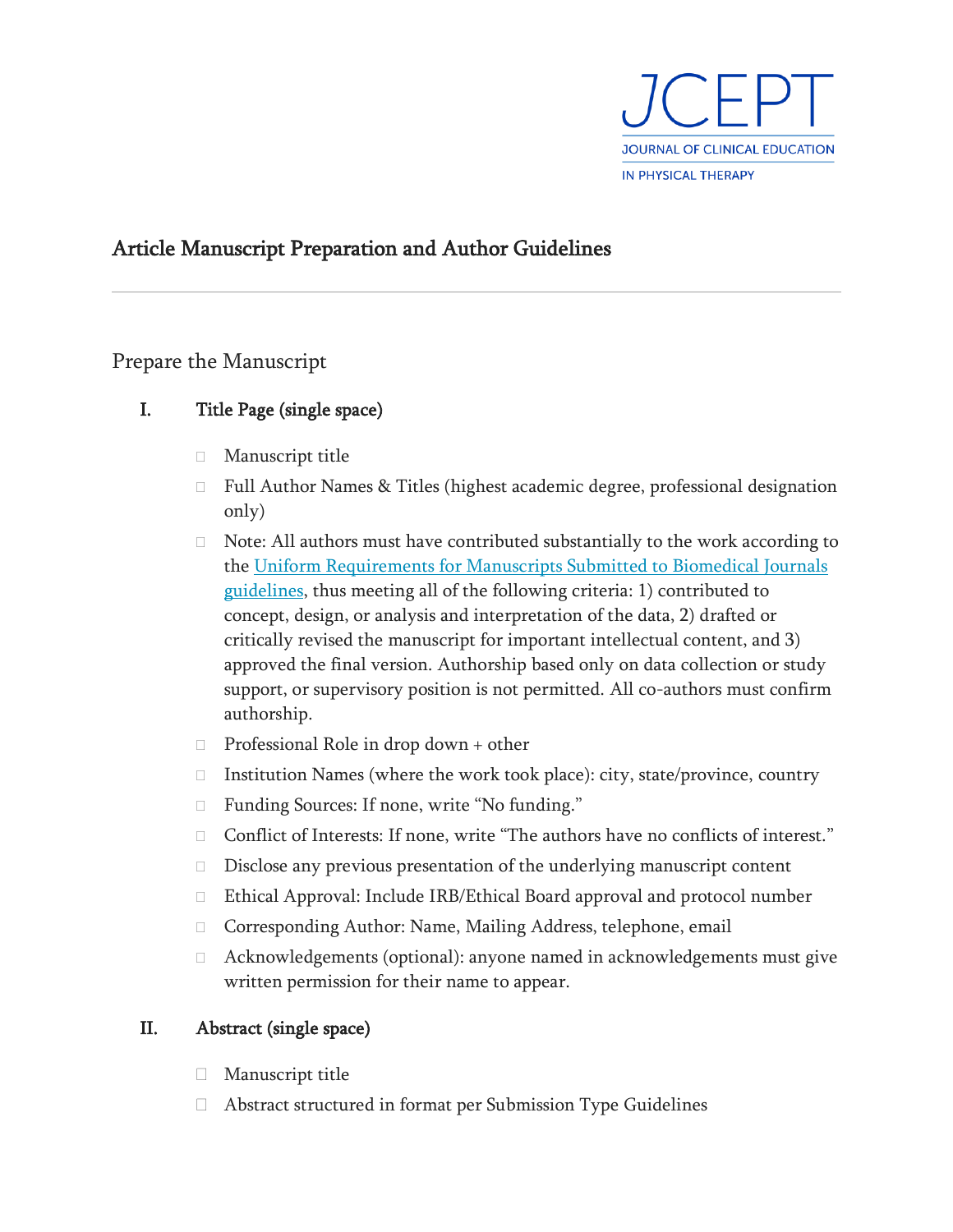$\Box$  Keywords:  $3$  MeSH terms, 2-3 author keywords

#### III. Text

- $\Box$  Use headings as listed in the specific guidelines in Criteria for Manuscripts each submission type
- $\Box$  Number in-text citations sequentially using superscript (AMA style).

### IV. References

- $\Box$  List References sequentially in standard format starting on a separate page after the manuscript.
	- Journal articles: Author AB, Author CD, Author EF, et al. Article title in sentence case. J Abbrev per Index Medicus (2019) 1:123-45. DOI: 10.2019/jcept12345
	- Book chapter: Author AB, Author CD. Chapter title in sentence case. In: Editor AB, Editor CD. Book Name In Title Case, 2nd ed. Publishing Company, City, State. 2019:123-45
	- **•** Internet document: Organization Name. Document title sentence case. Accessed January 1, 2019[:https://jcept@columbia.edu](https://jcept@columbia.edu/)

### V. Tables

- Present Tables on separate pages after References with at least one in-text callout.
- $\Box$  Number tables (e.g. Table 1) and include an accurately descriptive title.
- $\Box$  Define abbreviations below the table (e.g. ROM = range-of-motion)
- $\Box$  Footnotes in AMA style guide are cited with the following superscript symbols in this order: \*, †, ‡

### VI. Figures

- $\Box$  Present Figures on separate pages after Tables with at least one in-text call-out.
- $\Box$  Number figures (e.g. Figure 1) and include an accurately descriptive title.
- $\Box$  Format in JPEG, PNG, or TIFF (300 dpi); include data file for charts and graphs created in spreadsheets (e.g. Excel)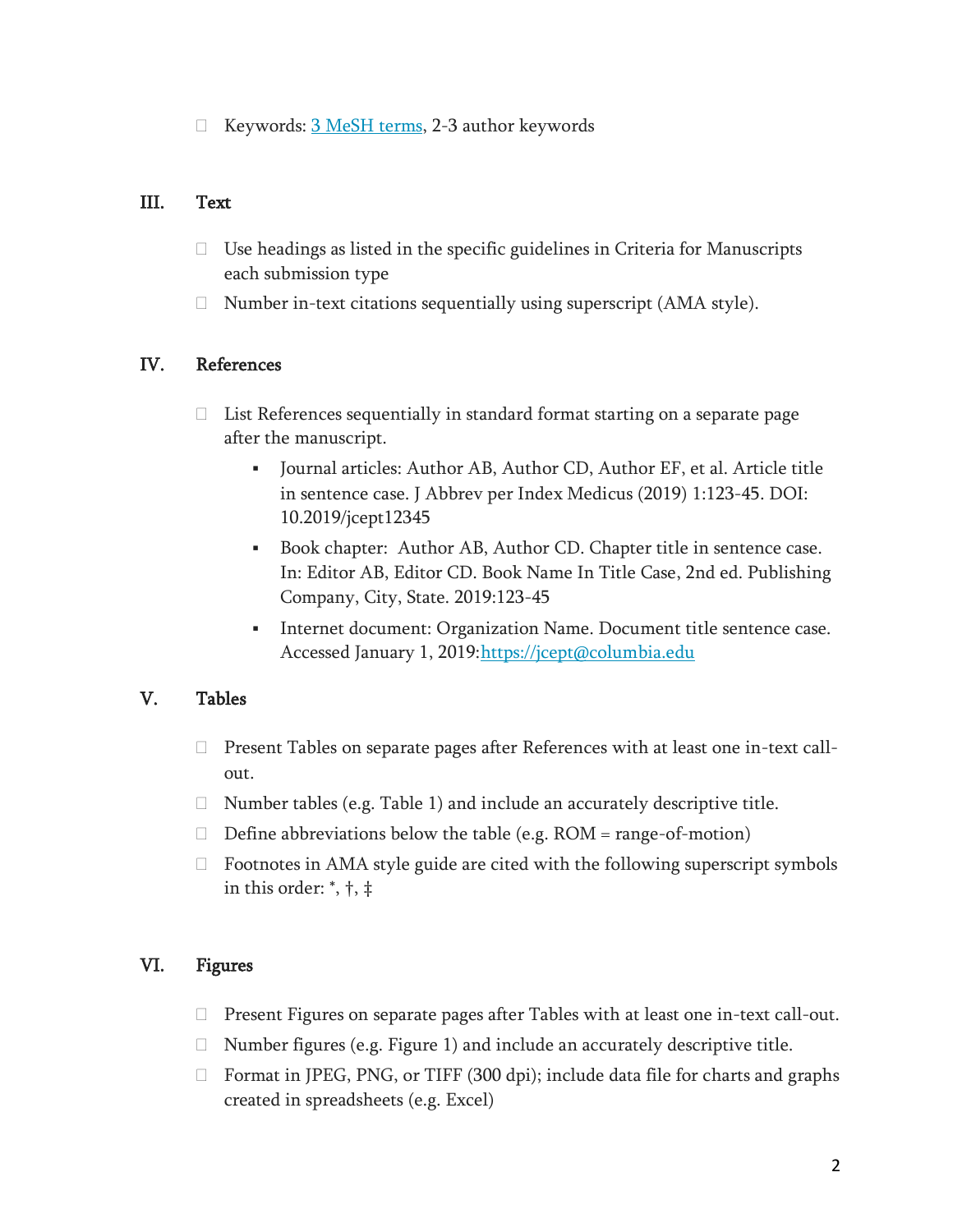- $\Box$  Define abbreviations below the table (e.g. ROM = range-of-motion)
- $\Box$  Footnotes in AMA style guide are cited with the following superscript symbols in this order: \*, †, ‡
- $\Box$  Appropriate permissions for images must be gathered by the author. (ADD LINK)

#### VII. Videos

- $\Box$  Prepare video in MPEG, MOV, or AVI formats
- $\Box$  Introduce with title screen, accompany with narration.
- □ No longer than 2-minutes.
- $\Box$  Appropriate permissions for use of videos must be gathered by the author. (ADD LINK)

#### VIII. Standards for Reporting Checklists (CONSORT, STROBE, PRISMA, CARE)

- [CONSORT for randomized control trials](http://www.consort-statement.org/)
- □ [STROBE for cohort/case-control studies](https://www.strobe-statement.org/index.php?id=available-checklists)
- **PRISMA** for reviews
- [CARE for case studies](http://www.care-statement.org/resources/checklist)

Submission should be in accordance with recommendations found in the Uniform Requirements for Manuscripts Submitted [to Biomedical Journals: Writing and Editing for](http://www.icmje.org/)  [Biomedical Publication](http://www.icmje.org/) by the International Committee of Medical Journal Editors, 2010 [\(http://www.icmje.org/urm\\_main.html and http://www.icmje.org/urm\\_full.pdf\)](http://www.icmje.org/urm_main.html%20and%20http:/www.icmje.org/urm_full.pdf).

### Peer-Review Process and Timeline

- $\Box$  **Review time:** We aim to provide a response within 3 months.
- Decision categories
	- Accepted: Will be valued, educational, and informative for JCEPT. No changes are necessary, beyond copy editing and corrections.

• *Minor revision*: Can be valued, educational, and informative for JCEPT, but requires significant revisions, as suggested by reviewers/editors before further consideration.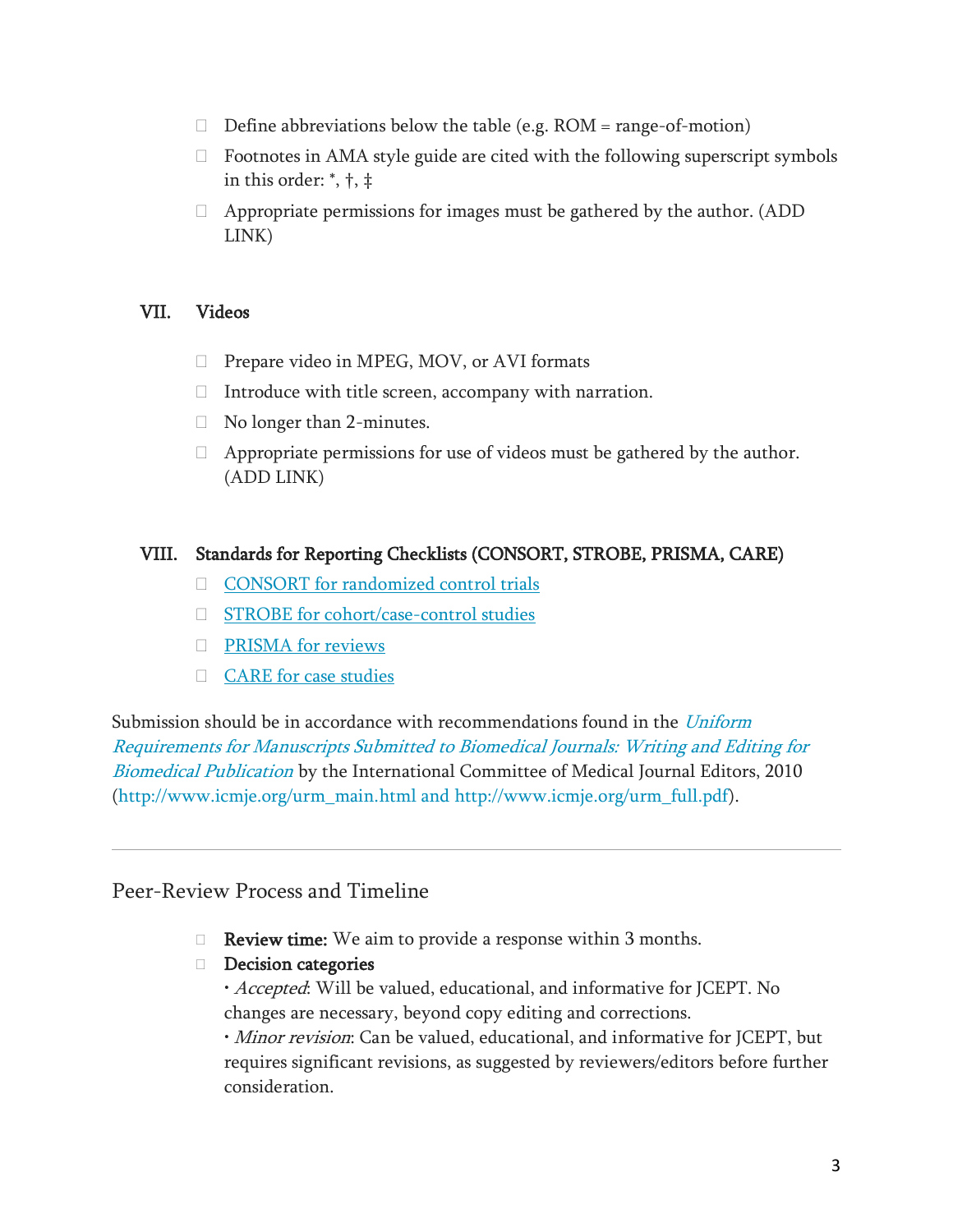• *Major revision*: Might be valued, educational, and informative for JCEPT, but serious flaws/issues must be addressed, and additional information must be provided before further consideration.

• Reject: The topic is either not suitable for JCEPT or the content would not be significantly valued, educational, or informative for the JCEPT audience. The reviewers believe any flaws/issues in the manuscript cannot be corrected.

- $\Box$  Appeal process: Appeals submitted within 2 weeks of the Editorial decision will be considered.
- $\Box$  Once accepted, authors will receive page proofs via email before publication. This is the last opportunity for authors to proofread/copy edit before publication. No substantial content changes allowed.

## Preparing a Revision

- $\Box$  Submit a "Response to Reviewers" document formatted in MS word itemizing all Author Responses to each Reviewer Suggestions for revisions, and any other changes.
- $\Box$  Submission of a revised manuscript includes submission of separate documents in the following order:
	- o Title page in same format as new manuscript submission.
	- o Main text (blinded) with changes highlighted in yellow including abstract, main text, references
	- o Main text (clean copy) with no highlighted changes including abstract, main text, references
	- o Tables
	- o Figures
	- o Checklist
	- o Appendices
- $\Box$  Submit revisions by the due date specified in the decision e-mail. If the revision is not received by this date, the submission is closed and subsequent submissions will be considered as a new submission.

# Correcting Proofs

 $\Box$  After acceptance, proofs will be prepared for author review. No changes to the content are permitted at this stage. Make necessary corrections and respond to Author Queries from the editorial staff.